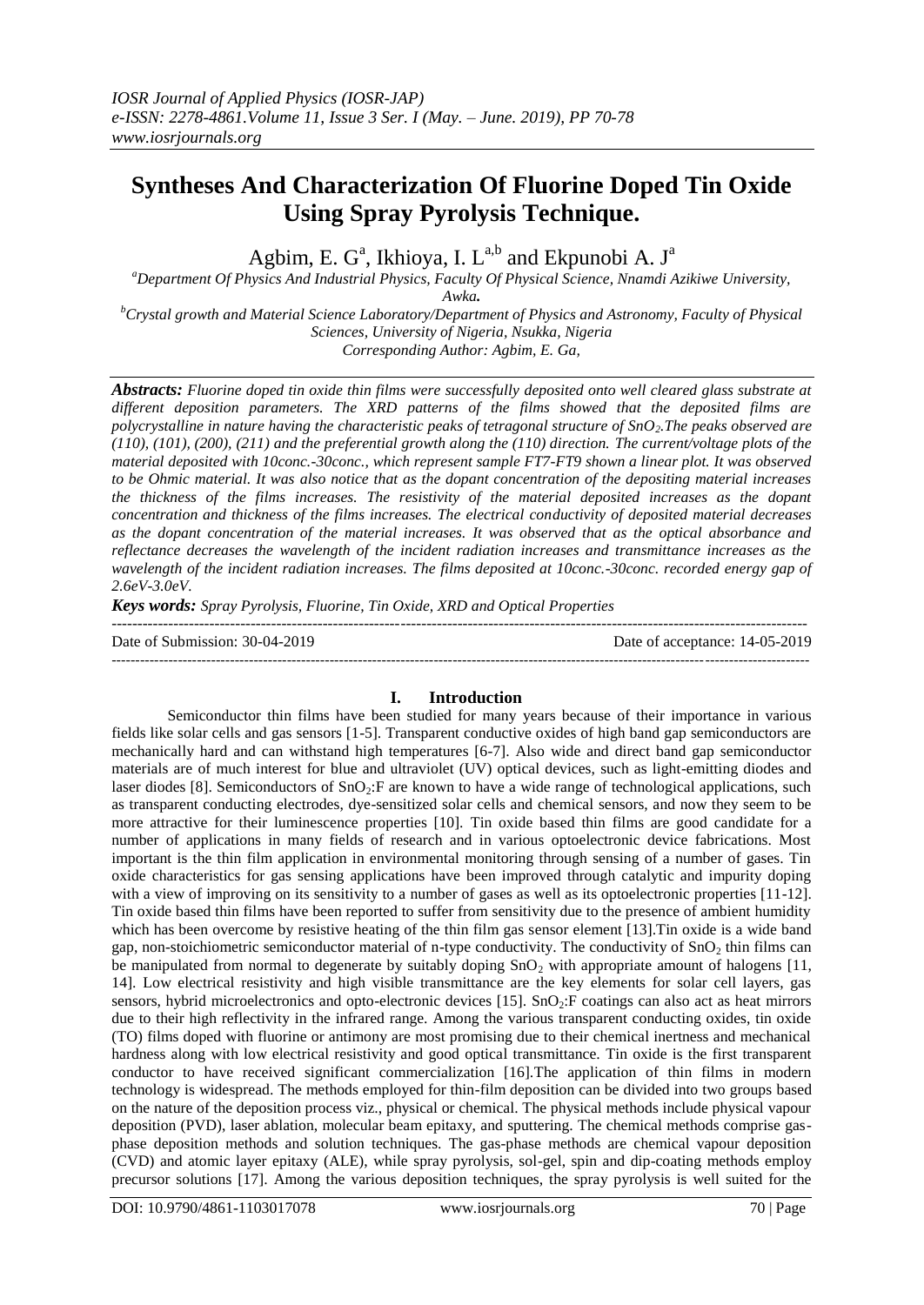preparation of doped tin oxide thin films becauseof its simple and inexpensive experimental arrangement, ease of adding variousdoping material, reproducibility, high growth rate, and mass production capability [16].Spray pyrolysis is a processing technique being considered in research to prepare thin and thick films, ceramic coatings, and powders. Unlike many other film deposition techniques, spray pyrolysis represents a very simple and relatively cost-effective processing method (especially with regard to equipment costs). It offers an extremely easy technique for preparing films of any composition. It does not require high-quality substrates or chemicals. The method has been employed for the deposition of dense films, porous films, and for powder production. Even multi layered films can be easily prepared using this versatile technique. Spray pyrolysis has been used for several decades in the glass industry and in solar cell production [17]. Typical spray pyrolysis equipment consists of an atomizer, precursor solution, substrate heater, and temperature controller. The following atomizers are usually used in spray pyrolysis technique: air blast (the liquid is exposed to a stream of air) [18], ultrasonic (ultrasonic frequencies produce the short wavelengths necessary for fine atomization) and electrostatic (the liquid is exposed to a high electric field) [19].

# **II. Experimental Details**

## **2.1 Materials And Methods**

The various materials were used in the fabrication of the films; Glass substrate, Spray pyrolysis machine, Ethanol and water as solvent, Precursor SnCl<sub>4</sub> (MERCK), Dopant Ammonium fluoride (BDH), Fourpoint probe, X-ray diffractometer and UV visible spectrophotometer. Spray pyrolysis technique was used for this deposition. It involves spraying of a solution containing soluble salts of the desired compound onto heated substrates, where the constituents react to form a chemical compound. The chemical reactants used for making solution are selected such that the productsother than the desired compound are volatile at the temperature of deposition. Every sprayed droplet reaching the surface of the hot substrate undergoes pyrolytic decomposition and forms a single crystalline or cluster of crystallites as a product. The other volatile by-products and solvents escape in the vapour phase. The substrates provide thermal energy for the thermal decomposition and subsequent recombination of the constituent species.



Figure 1: General schematic of a spray pyrolysis deposition process.

## **2.2 Substrate (Microscopic Glass Substrate)**

The substrate used here is a microscopic glass substrate. Hand gloves were used to handle the substrates to avoid contamination. The substrates were dipped in acetone, methanol, rinsed with distilled water and later ultra-sonicated for 30 min in acetone solution after which they were rinsed in distilled water and kept in an oven at 333K to dry.

## **2.3 Spray Process/Procedure**

The spray process involves optimization of several process parameters. The values of the optimized process parameters are:Precursor flow rate 0.07ml/min, Solvent 90% ethanol, Precursor (SnCl4) concentration 0.1mol, Dopant Ammonium Fluoride, Dopant concentration (0.1mol), Spray-nozzle specification: outside diameter: 0.34mm. Internal diameter 0.18mm, Spray nozzle to substrate distance: 8mm, Substrate temperature  $400^{\circ}$ C and Atomizing voltage  $4.0$ KV

# **2.4 Experimental Procedure**

Thin films of fluorine doped thin oxide were deposited on a transparent glass substrate using SnCl<sub>4</sub>dissolved in 90ml of ethanol and 10ml of water. The SnCl<sub>4</sub>was used as source of Sn while NH<sub>4</sub>F as the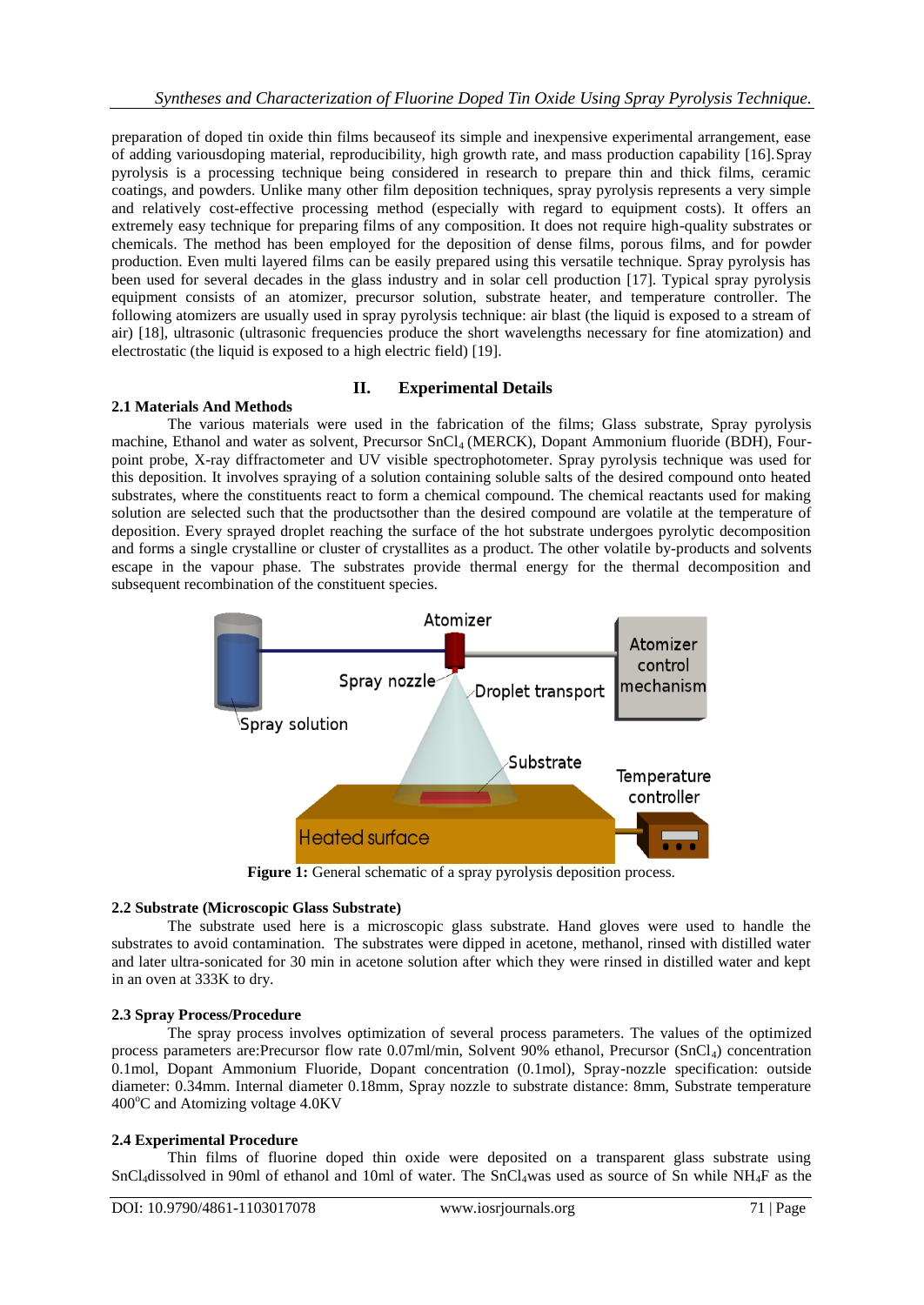source of doping impurities. During the deposition, the films were deposited at a constant temperature and voltage rate of 400<sup>o</sup>C and 3.8KV respectively. The substrate was attached to the substrate holder, with the temperature regulator; the substrate was heated to the temperature of 400°C. The voltage was set to 3.8KV via the voltage knob and the precursor solution of SnCl<sup>4</sup> and NH4F was passed through the nozzle pump direct to the nozzle. As the mixture gets to the substrate through the nozzle and hits the surface of the substrate, evaporation of the residual solvent takes place, spreading of the droplet and then the salt decomposition  $SnO_2 \cdot F$ was finally deposited on the substrate. Film uniformity was ensured by moving both the nozzle (needle) and the substrate. Different levels of doping were achieved by varying the amount of NH4F in the precursor solution from 0.1 to 0.3M. The films with different level of doping were deposited on the glass substrate at temperature of 400°C. Uniformity of temperature over the entire substrate and fine sprays were necessary to obtain good quality films which are reproducible. The temperature during spray was  $400^{\circ}$ C with the help of the temperature controller whereas the dopant concentration of NH4F was varies (see table 1). After spraying, the substrates were allowed to be cooled at room temperature.

| <b>Samples</b>  | Dopant NH <sub>4</sub> F $(% )$ | SnCl <sub>4</sub><br>(ml) | <b>Ethanol</b><br>(ml) | <b>Voltages</b><br>(KV) | <b>Temperature</b><br>(Degree) |
|-----------------|---------------------------------|---------------------------|------------------------|-------------------------|--------------------------------|
| FT7             | 10                              | 20                        |                        | 3.8                     | 400                            |
| FT <sub>8</sub> | 20                              | 20                        |                        | 3.8                     | 400                            |
| FT9             | 30                              | 20                        |                        | 3.8                     | 400                            |

**Table 1:**Variations of dopant concentration parameters for fabrication.

#### **2.5 Characterization Of Fabricated Films.**

The fabricated films were characterized using three different instruments for the analysis. The optical analysis were carried out using MT670 UV- visible spectrophotometer where the absorbance of each of the samples was obtain and other optical properties were obtained by calculation. Electrical (I/V) characterization of thin films was done using the four-point probe method at room temperature. The measurements were taken in a square geometry using Keithley2400 Source Meter. This was carried out at Sheda Science and Technology Complex, Abuja.The structural characterization of the films was carried out using cu-kal ( $\lambda = 1.15418\text{\AA}$ ) DD-15.5standard diffractometer, the instrument helped in determining the type of crystal lattice and intensities of diffraction peaks, with the help of data base software supplied by the international center of diffraction data. The characterization was carried out at IThemba LABS Materials Research Department South Africa.

## **3.1 Structural Analysis**

## **III. Results And Discussion**

The XRD analysis was carried out to determine the phase angel, crystallite size and dislocation density of the films deposited by varing the dopant concentration of the films., deposition voltage, temperature were kept constant. The XRD patterns of the films prepared by different deposition parameters showed that the deposited films are polycrystalline in nature having the characteristic peak of tetragonal crystal structure. The peaks observed are (110), (101), (200), (211) (see table 2) and among all the peaks the orientation of (110) peak is the highest intensity peak. This is observed in the patterns of all the films with different deposition parameters of  $SnO<sub>2</sub>:$ F films prepared from  $SnCl<sub>4</sub>$  precursor, which also revealed the preferential growth along the (110) direction. The crystallite sizes of the deposited  $SnO<sub>2</sub>:F$  films were determined from Scherer's equation (1) [20].

$$
D = \frac{0.94\lambda}{\beta \cos \theta} \tag{1}
$$

where D is the crystallite size in nanometers, βis the full width at half maximum of the diffraction line measured in radians and *λ*is the wavelength of X-ray used ( $\lambda$ = 1.5418Å). The dislocation density  $\delta$  is calculated using equation 2[21-22]. See Figure 2 for the XRD pattern  $\delta = \frac{1}{\delta}$  $\frac{1}{D^2}$  lines/m<sup>2</sup> (2)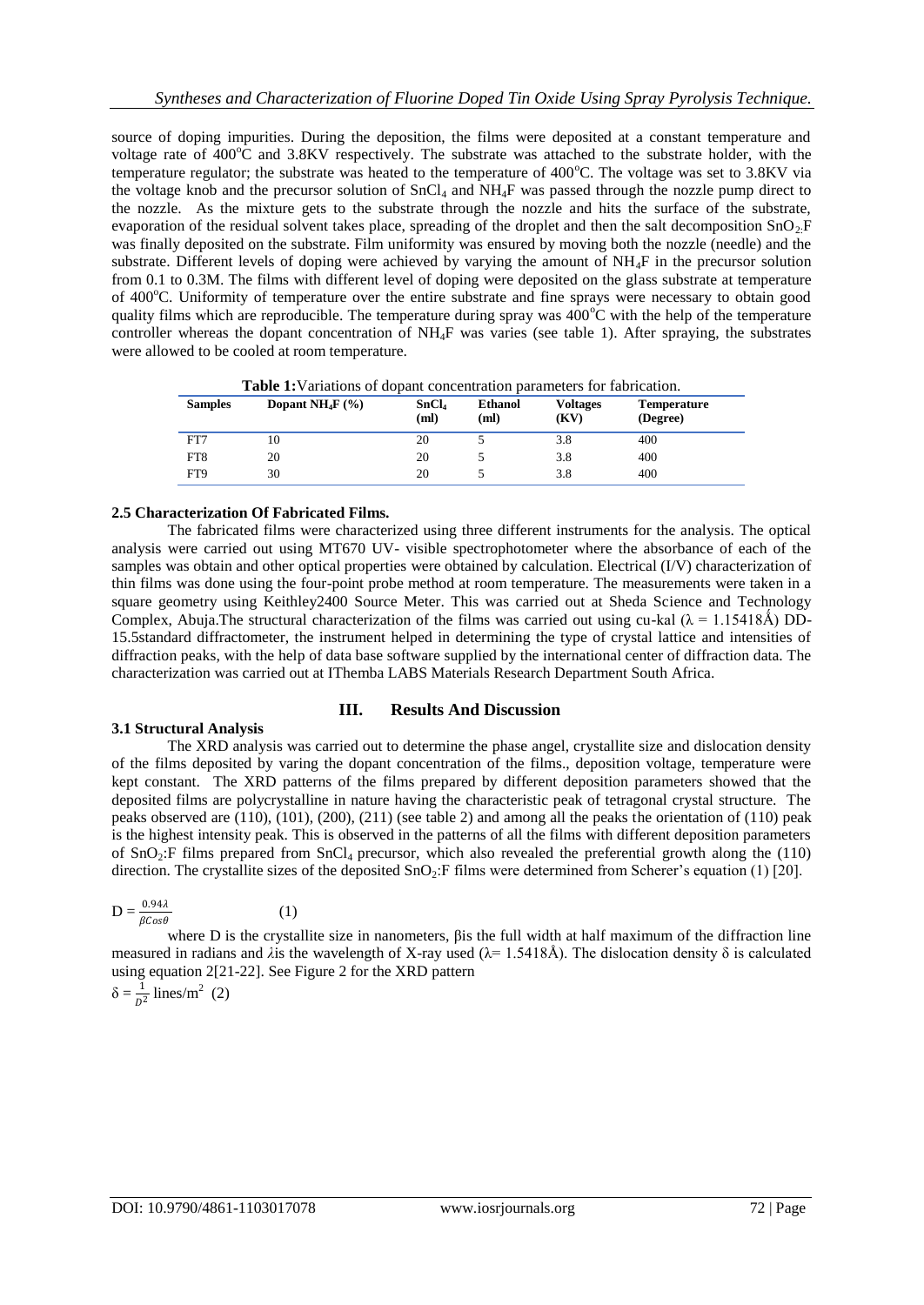

# **2**q (**Degree)**

**Figure 2:** XRD pattern of SnO<sub>2</sub>:F

| <b>Table 2:</b> Structural parameters |           |                    |             |      |            |              |                                 |
|---------------------------------------|-----------|--------------------|-------------|------|------------|--------------|---------------------------------|
| Sample/                               | $2\theta$ | D                  | $(\beta)$   | (hk) | Lattice(a) | Grain        | Dislocation density $(\delta)$  |
| Thickness                             | (degree)  | $(spaceing)$ $\AA$ | <b>FWHM</b> |      | А          | $Size(D)$ nm | $x10^{12}$ lines/m <sup>2</sup> |
| FT7/                                  | 10.3256   | 3.294              | 0.0291      | 110  | 4.7309     | 50.0067      | 3.9989                          |
| 192.609nm                             | 20.2987   | 3.285              | 0.0291      | 101  |            | 50.5956      | 3.9064                          |
|                                       | 30.1943   | 3.265              | 0.0291      | 200  |            | 51.5843      | 3.5515                          |
|                                       | 37.2872   | 3.243              | 0.0291      | 211  |            | 52.5620      | 3.6100                          |
| FT8/                                  | 10.3256   | 3.299              | 0.0291      | 110  |            | 50.0087      | 3.9986                          |
| 199.502nm                             | 20.2987   | 3.280              | 0.0291      | 101  |            | 50.5816      | 3.9085                          |
|                                       | 30.1943   | 3.262              | 0.0291      | 200  |            | 51.5931      | 3.7525                          |
|                                       | 37.2872   | 3.244              | 0.0291      | 211  |            | 52.2396      | 3.6644                          |

## **3.2 Electrical Analysis**

Electrical characterization of thin films was done using the four-point probe method at room temperature. The measurements were taken in a square geometry using Keithley2400 Source Meter. From (fig. 3 and table 3) the current versus voltage plots of the material deposited with 10conc.-30conc., which represent sample FT7-FT9 shown a linear plot. It was observed to be Ohmic material. It was also notice that as the dopant concentration of the depositing material increases the thickness of the films increases. The resistivity of the material deposited increases as the dopant concentration and thickness of the films increases. The electrical conductivity of deposited material decreases as the dopant concentration of the material increases [23-24].

| <b>Table 3:</b> Calculated values of resistivity and conductivity |              |                  |                         |  |  |  |  |  |
|-------------------------------------------------------------------|--------------|------------------|-------------------------|--|--|--|--|--|
| Samples                                                           | Thickness, t | Conductivity,    |                         |  |  |  |  |  |
|                                                                   | (nm)         | $\rho(\Omega m)$ | $\sigma(\Omega m)^{-1}$ |  |  |  |  |  |
| $FT7(10 \text{conc.})$                                            | 192.609      | $6.6730x10^{4}$  | $1.4985 \times 10^{-5}$ |  |  |  |  |  |
| FT8(20cone.)                                                      | 199.502      | $7.6030x10^5$    | $1.3155 \times 10^{-6}$ |  |  |  |  |  |
| $FT9(30$ conc.)                                                   | 205.105      | $8.3400x10^7$    | $1.1990 \times 10^{-8}$ |  |  |  |  |  |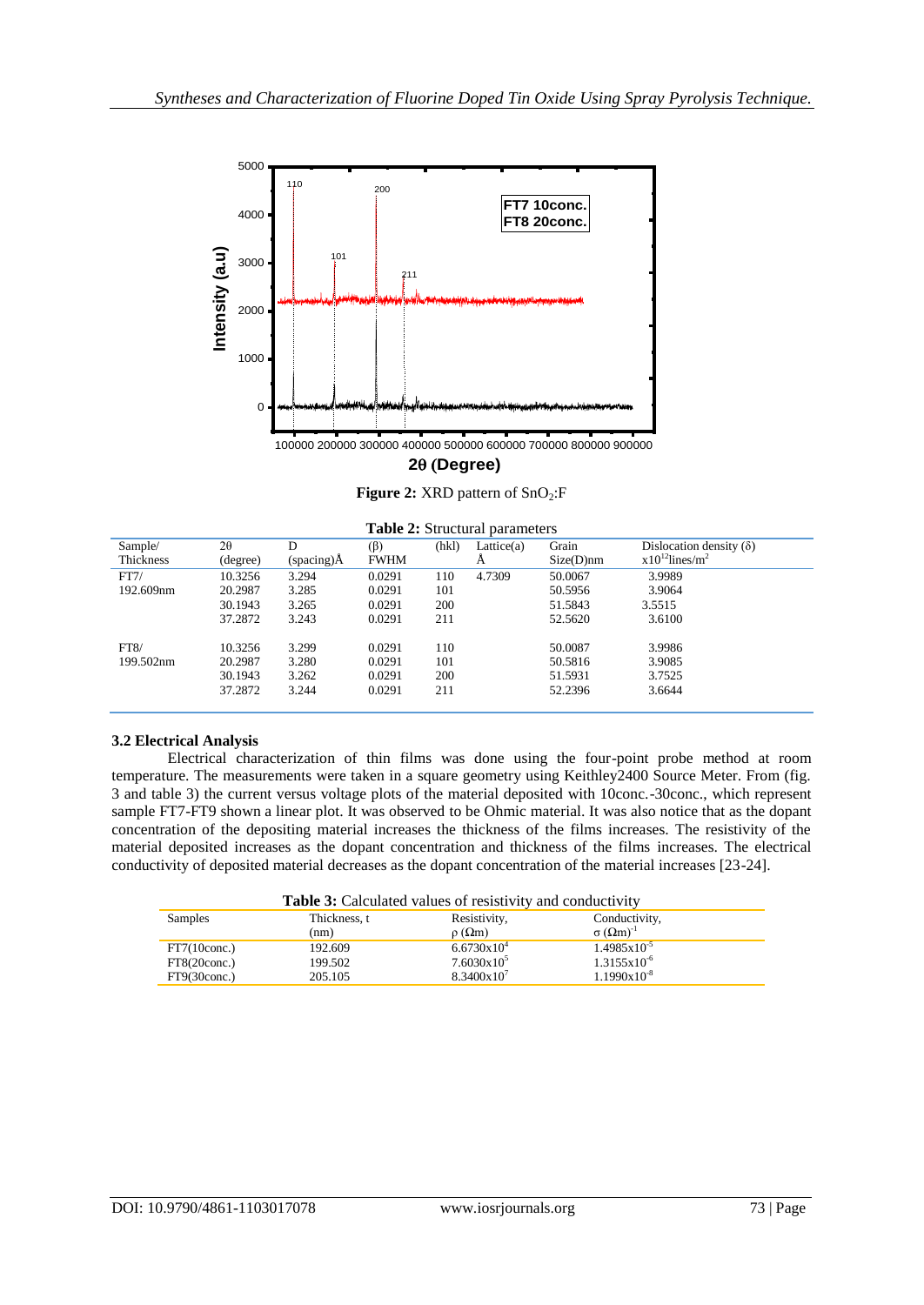

**Figure 3:** Current versus Voltage plot of sample FT7-FT9

# **3.3 Optical Properties**

Optical characterization of the thin films was done using the UV-visible spectrophotometer from (fig.5) it was observed that as the optical absorbance decreases the wavelength of the incident radiation increases. It was noticed that sample FT8 deposited at 20conc. emerged the highest absorbance with absorbance value of 0.592 at incident wavelength of 340nm followed by sample FT7 deposited at 10conc. with absorbance value of 0.543 at incident wavelength of 320nm. Hence, it is very clear that sample FT9 deposited at 30conc. emerged the lowest with absorbance value of 0.532 at incident wavelength of 320nm. Therefore, the optical absorbance of the deposited material decreases as the dopant concentration of the deposited material  $(SnO<sub>4</sub>:F)$  increases with the wavelength of the incident radiation [11]. From (fig.6) it was observed that as the optical transmittance increases as the wavelength of the incident radiation increases. It was noticed that sample FT9 deposited at 30conc. emerged the highest transmittance with transmittance value of 0.778 at incident wavelength of 1490nm followed by sample FT8 deposited at 20conc. with transmittance value of 0.773 at incident wavelength of 1480nm followed by sample FT7 deposited at 10conc. with transmittance value of 0.756 at incident wavelength of 700nm. Therefore, the optical transmittance of the deposited material increases as the dopant concentration of the deposited material  $(SnO<sub>4</sub>:F)$  increases with the wavelength of the incident radiation [25]. From (fig.7). It was noticed that sample FT7 deposited at 10conc. emerged the highest reflectance with reflectance value of 0.20349 at incident wavelength of 1480nm followed by both sample FT8 deposited at 20conc. and sample FT9 deposited at 30conc.with reflectance value of 0.20346 at incident wavelength of 440nm. Hence, the optical reflectance of the deposited material decreases as the dopant concentration of the deposited material  $(SnO<sub>4</sub>:F)$  increases with the wavelength of the incident radiation [25].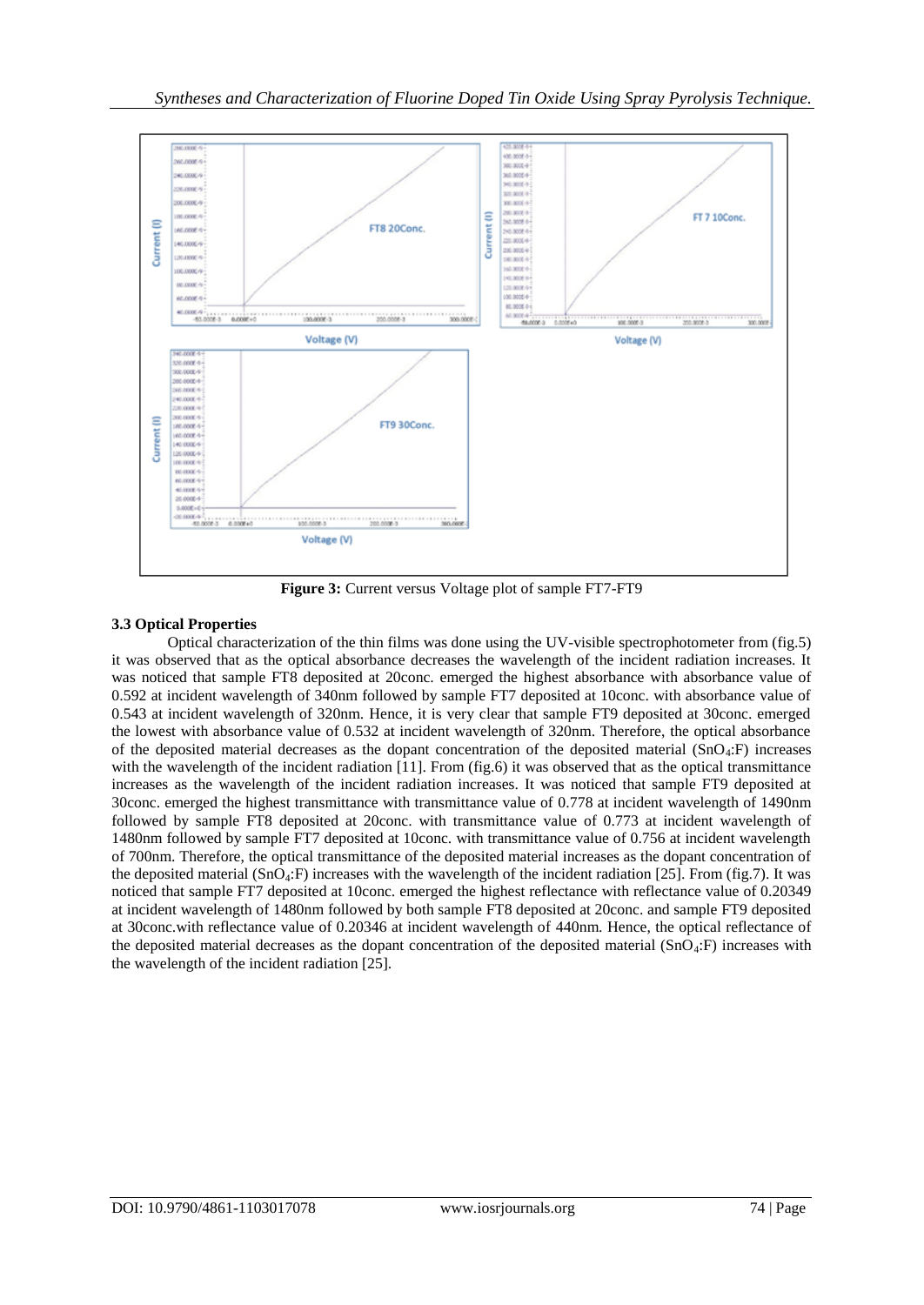

**Figure 4:** The optical absorbance versus wavelength



Figure 5: The optical transmittance versus wavelength

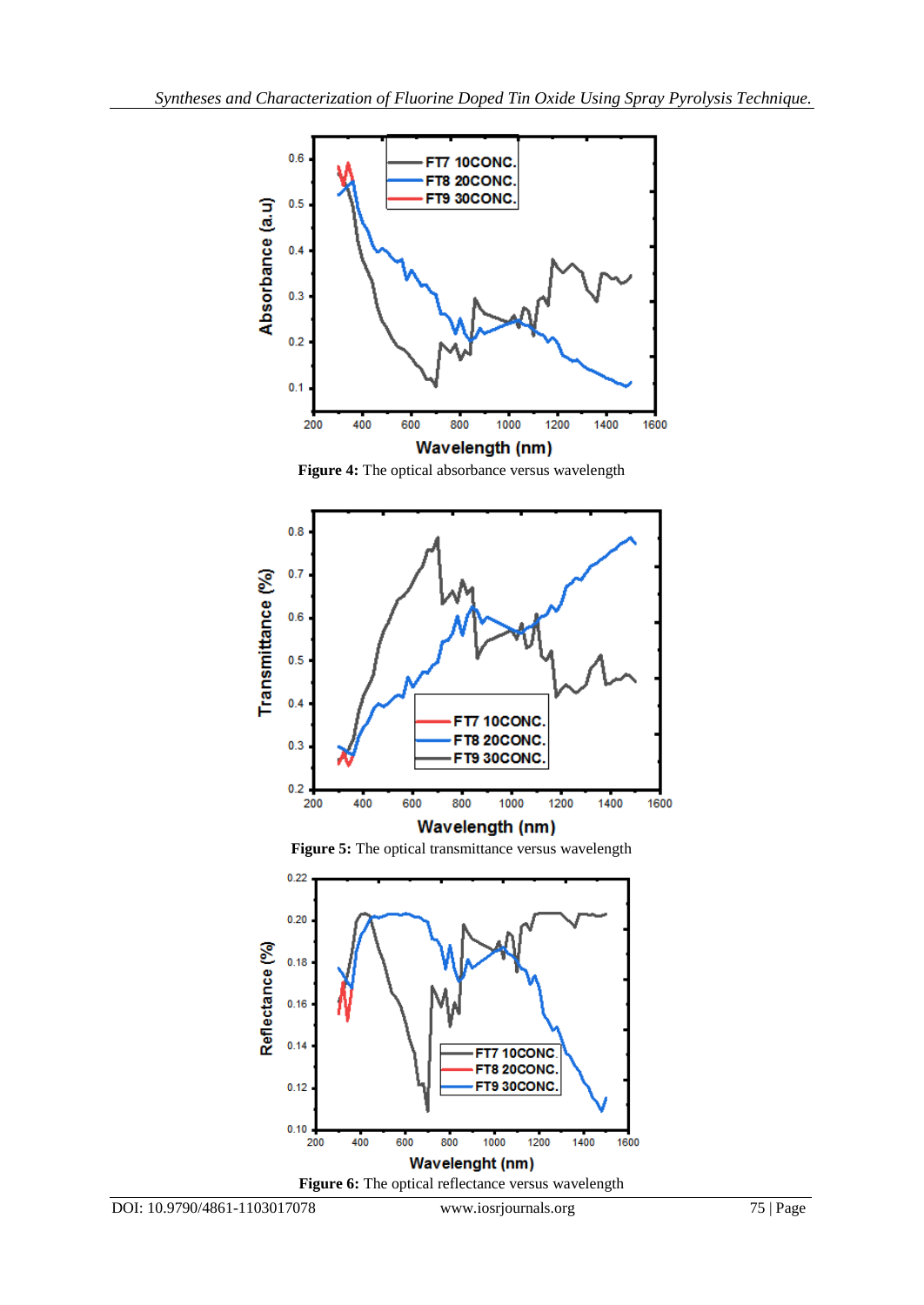The band gap energy of the deposited material was obtained using  $\alpha h v = A (h v - E_g)^n$ 

Where A is a constant,  $E<sub>g</sub>$  is the energy band gap of the material deposited (F: SnO<sub>4)</sub>, h is the planks constant and  $n = \frac{1}{2}$  $\frac{1}{2}$  for direct allowed transition. This relation establishes that aplot of  $(\alpha h v)^2$  versus *hv* produces a linear pattern the intercept on  $hv$  axis being the energy band gap,  $E<sub>g</sub>$  of the thin film. The plot is not direct [26]. The extrapolations of the direct portions of plots to the energy axis give the band gap energy. From (fig.7) which represents the material deposited at 10conc.-30conc. Recorded energy band gap of 2.5eV-3.0eV.



**Figure 7:** The absorption coefficient square versus photon energy FT7

From (Fig. 8),It was noticed that sample FT7 deposited at 10conc. emerged the highest refractive index with refractive index value of 2.6406, sample FT8 deposited at 20 conc with refractive index value of 2.6397 followed by sample FT9 deposited at 30conc. with refractive index value of 2.6047. Therefore, the optical refractive index of the deposited material increases as the dopant concentration of the deposited material (SnO4:F) increases with the photon energy [11]. From (fig. 9) it was observed that the extinction coefficient increases as the photon energy increases. It was noticed that sample FT8 deposited at 20conc. recorded the highest extinction value of 0.04710, sample FT7 deposited at 10conc. with extinction coefficient value of 0.04527 follow by sample FT9 deposited at 30conc. with extinction coefficient value of 0.041531. Hence, the extinction coefficient of the deposited material increases and then increased as the dopant concentration of the deposited material  $(SnO_4: F)$  increases with the photon energy [27]. From (Fig.10) shows that as the optical conductivity increases with the photon energy. It was noticed that sample FT7 deposited at 10conc. and sample FT8 deposited at 20conc. emerge the highest with optical conductivity value of 1.06938E+14 follow by sample FT9 deposited at 30conc. with optical conductivity value of 1.01979E+14. Hence, the optical conductivity of the deposited material decreases as the dopant concentration of the deposited material (SnO4:F) increases with the photon energy [11].



**Figure 8:** The refractive index versus photon energy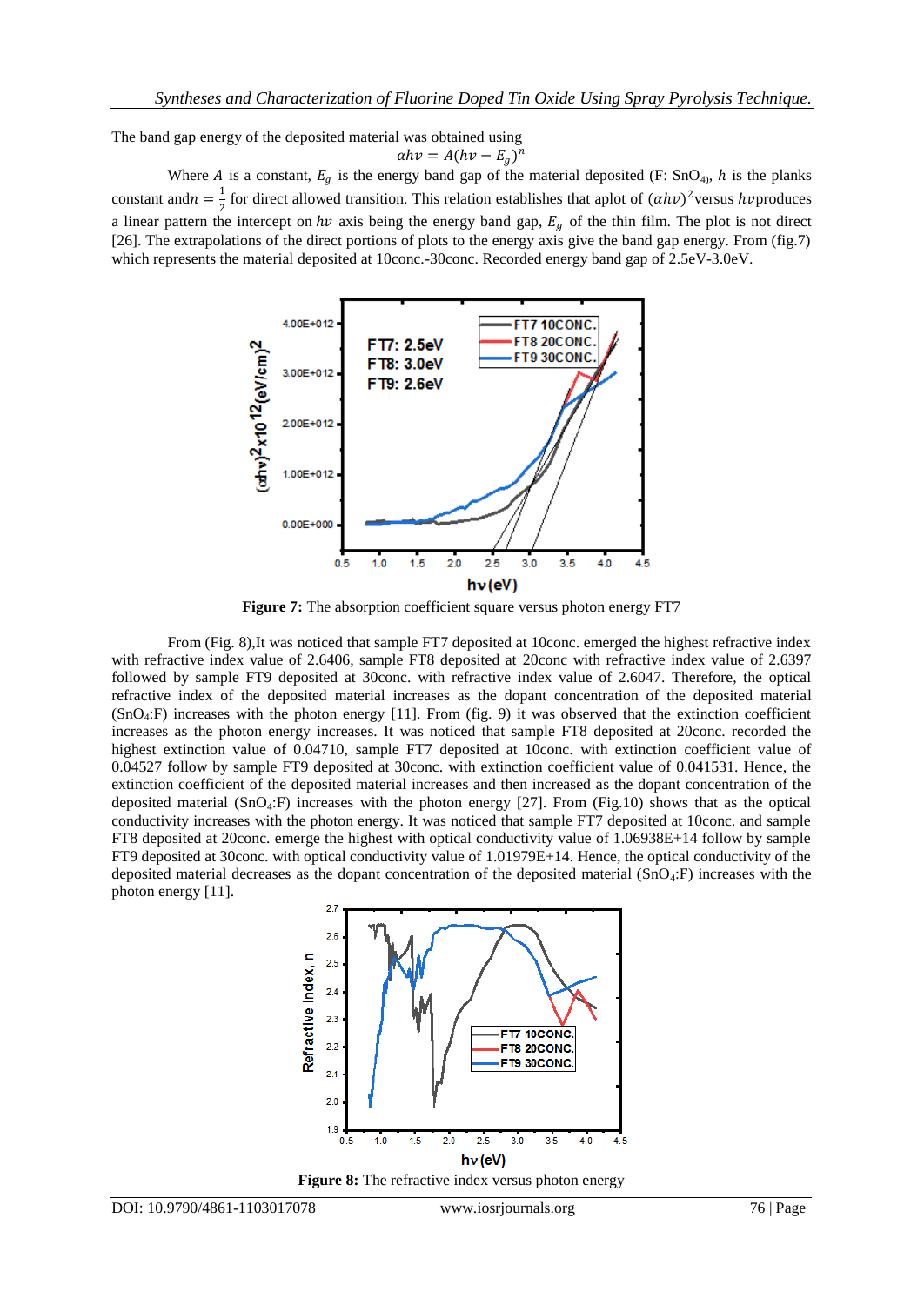

**Figure 9:** The extinction coefficient versus photon energy



**Figure 10:** The optical conductivity versus photon energy

#### **IV. Conclusion**

Fluorine doped tin oxide thin films have been successfully deposited and characterized at different deposition parameters. The absorbance, reflectance decreases and transmittance of the films increases as the wavelength of the films increases with incident radiation. It was observed that as the voltage of the films increases the thickness of the films increases. The conductivity of the films was observed to be increasing with decrease in voltage.

#### **Acknowledgement**

The authors are grateful to the staff of iThemba Laboratory of Materials Research Department South Africa, the staff of energy centre, ABU-Zaria, and finally Kaduna Polytechnic Centre for Minerals Research & Development Science and Technology Education Post-basic (Step-B) Project (World Bank Assisted) were the characterization was done.

#### **References**

- [1]. Shanthi S., Subramanian C., and Ramasamy P. (1999). Growth and characterization of antimony doped tin oxide thin films. Journal of Crystal Growth 197, 858-864.
- [2]. Ikhioya I. Lucky. Optical and electrical propertiesof copper telluride thin films. InternationalJournal of Research in Chemistry and Environment. 2015;5(3):28-32
- [3]. Ikhioya I. Lucky, Ehika, Simon, Ijabor B.Okeoghene. Influence of deposition potential on lead sulphide (PbS) thin filmusing electrodeposition technique. AsianJournal of Chemical Sciences. 2018;3(4):1-8. DOI: 10.9734/AJOCS/2017/40415